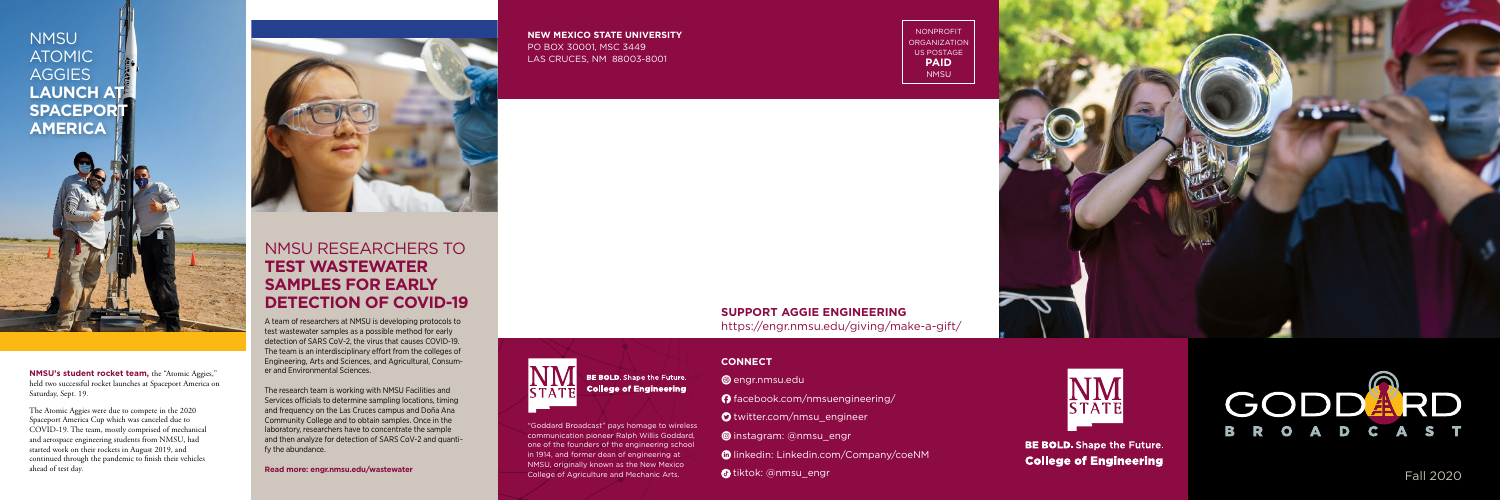**The College of Engineering** at New Mexico State University is now accepting applications for a new professional master degree program to be launched in the fall 2020 semester. The professional Master of Information Technology (M-IT) degree program is a fully online, 30-credit hour, non-thesis option for graduate IT education.

The M-IT program is geared toward training undergraduates, graduates and working IT professionals in the advanced application of information technology. Program coursework includes IT system architecture, data communications, virtualization and enterprise security. Graduates will be able to utilize and manage information technology with the objective of increasing organizational productivity and competitive advantage.

**Read more: engr.nmsu.edu/online**

#### LONGTIME STAFF MEMBER **CULTIVATED FAMILY TIES TO NMSU**

### NMSU ENGINEER'S **EARTHWORM-INSPIRED DEVICES MAY LEAD TO SOILS EXPLORATION IN SPACE**

#### **For more than 20 years,**

Doris "Ra Ra" Simpson was a fixture on the NMSU campus. She worked as an administrative assistant for various departments including agriculture, chemical engineering, social work, anthropology and technological innovations from the late 1960s until her retirement in 1990. Simpson was known for looking out for students, and she even played matchmaker.

Mark Mexal, class of '75, met Simpson in 1972 when he was a work-study student in chemical engineering. Two years later she introduced him to her daughter Sandra, class of '77. Her daughter Laurie later met electrical engineering student Kevin Tittle, class of '79. Both couples would marry.

**Read more: engr.nmsu.edu/family**

**As a land-grant institution,** as well as a Hispanic-Serving Institution, NMSU's principle goals are to enhance student success and social mobility. A recently awarded \$2.1 million National Science Foundation grant to the College of Engineering is directly aimed at achieving that by helping first-generation, low-income students succeed in engineering.

Led by Antonio "Tony" Garcia, associate dean of academics, the five-year program will involve an innovative cross-sector collaboration among NMSU faculty members, representatives from national laboratories and local industry. The framework will involve the addition of teaching techniques geared specifically toward adult learning to traditional college teaching methods.

#### **Read more: engr.nmsu.edu/success**





## DEPARTMENT OF ENERGY RENEWS FUNDING FOR **NMSU-ADMINISTERED CARLSBAD ENVIRONMENTAL MONITORING FACILITY**

Continuing a relationship that began in 1991, the U.S. Department of Energy Office of Environmental Management, Carlsbad Field Office, has renewed a grant to New Mexico State University. The project value is \$14,470,270, with a five-year project period. Administered by the NMSU College of Engineering, environmental monitoring will be performed at the Carlsbad Environmental Monitoring and Research Center.

CEMRC is a 26,000-square-foot, internationally recognized research facility that conducts environmental and human health monitoring for the U.S. Department of Energy's Waste Isolation Pilot Plant—the nation's only deep geologic repository for defense-related transuranic nuclear waste. WIPP is the world's third deep geological repository and is licensed to store radioactive waste for 10,000 years. The WIPP facility is located some 40 miles outside of Carlsbad.

**Read more: engr.nmsu.edu/carlsbad**



New Mexico State University civil engineering associate professor Douglas Cortes is investigating the amazing burrowing abilities of the common earthworm, found in soil the world over, to study the characteristics of soils on Mars and Earth's moon and identify life-sustaining substances.

Cortes and his research team received funding from NASA and the New Mexico Space Grant Consortium to develop facilities from which to deploy a new generation of earthworm-inspired self-excavating subsurface characterization tools that are both light and small, so they could easily be transported to the moon and Mars.

**Read more: engr.nmsu.edu/earthworm**





# NMSU PRIDE BAND **PLAYS ON WITH THE HELP OF STUDENT-DESIGNED MASKS**

#### NMSU ENGINEERING GRANT TO FOCUS ON **FIRST-GENERATION, LOW-INCOME STUDENT SUCCESS**

NMSU's Pride of New Mexico Marching Band, known as "The World's Most Dangerous Marching Band," may now be the world's safest, after a student created two different types of masks that allow members to continue playing the music they love while still reducing the spread of COVID-19.

Pride Band Director and NMSU Associate Director of Bands Steven Smyth said the mask designs, produced by The Print Guys in Las Cruces, are now being used at universities and high schools nationwide, and have raised \$12,000 for music scholarships at NMSU. That includes a scholarship for mask designer Katelyn Zuments, uniform manager for the Pride of New Mexico and a sophomore mechanical engineering student at NMSU.

**Read more: engr.nmsu.edu/pride**

# NMSU COLLEGE OF ENGINEERING **OFFERS NEW ONLINE MASTER OF INFORMATION TECHNOLOGY DEGREE**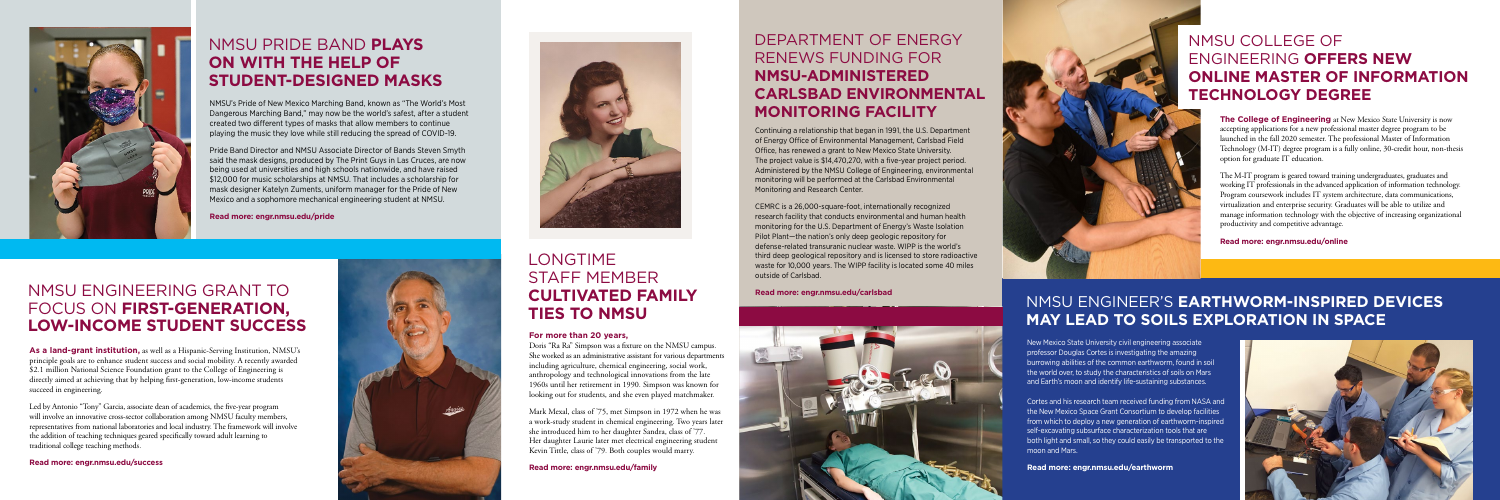



**BE BOLD.** Shape the Future. **College of Engineering** 



Fall 2020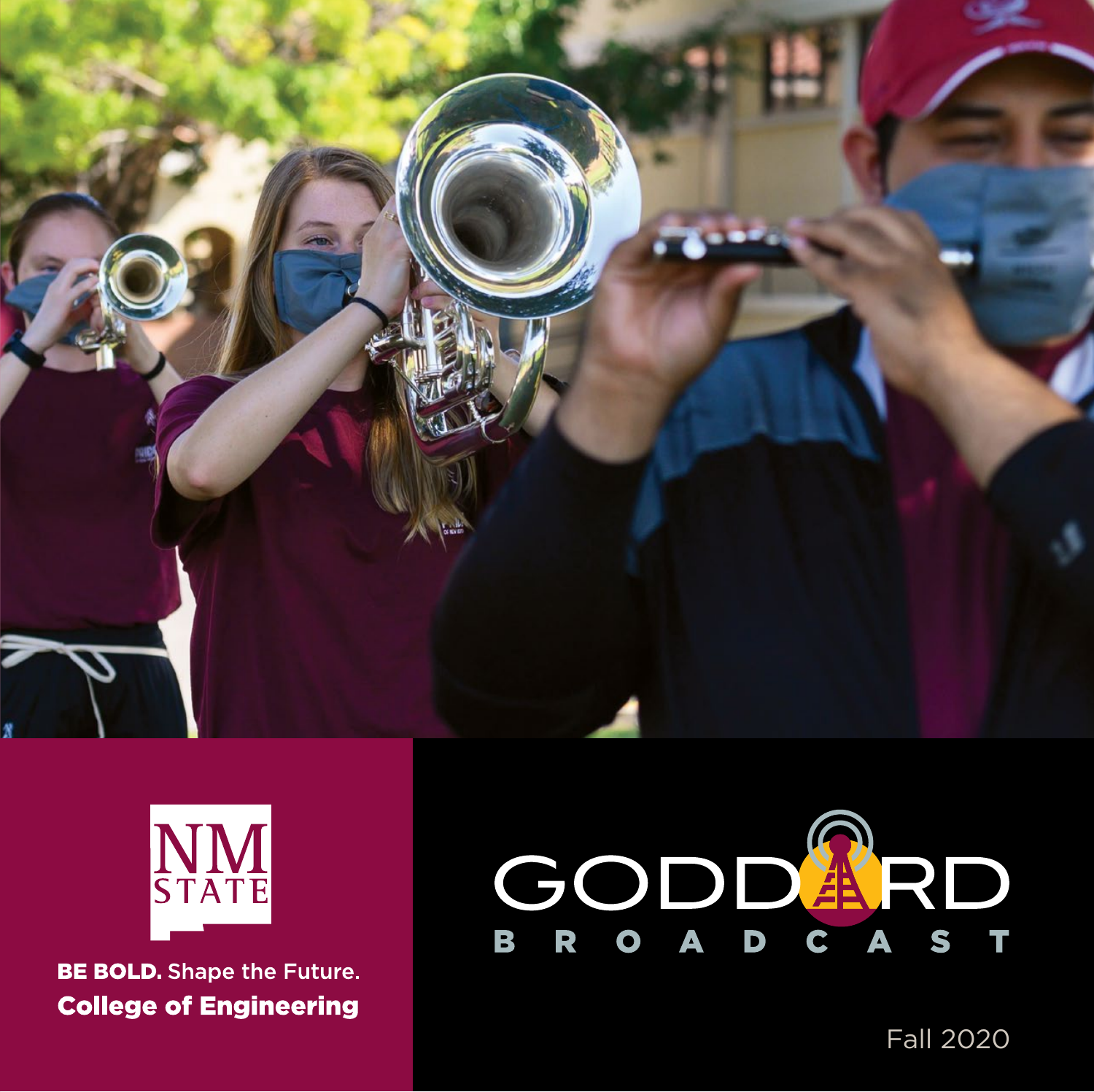### **NMSU** ATOMIC **AGGIES LAUNCH AT SPACEPORT AMERICA**

**NMSU's student rocket team,** the "Atomic Aggies," held two successful rocket launches at Spaceport America on Saturday, Sept. 19.

The Atomic Aggies were due to compete in the 2020 Spaceport America Cup which was canceled due to COVID-19. The team, mostly comprised of mechanical and aerospace engineering students from NMSU, had started work on their rockets in August 2019, and continued through the pandemic to finish their vehicles ahead of test day.



# NMSU RESEARCHERS TO **TEST WASTEWATER SAMPLES FOR EARLY DETECTION OF COVID-19**

A team of researchers at NMSU is developing protocols to test wastewater samples as a possible method for early detection of SARS CoV-2, the virus that causes COVID-19. The team is an interdisciplinary effort from the colleges of Engineering, Arts and Sciences, and Agricultural, Consumer and Environmental Sciences.

The research team is working with NMSU Facilities and Services officials to determine sampling locations, timing and frequency on the Las Cruces campus and Doña Ana Community College and to obtain samples. Once in the laboratory, researchers have to concentrate the sample and then analyze for detection of SARS CoV-2 and quantify the abundance.

**Read more: engr.nmsu.edu/wastewater**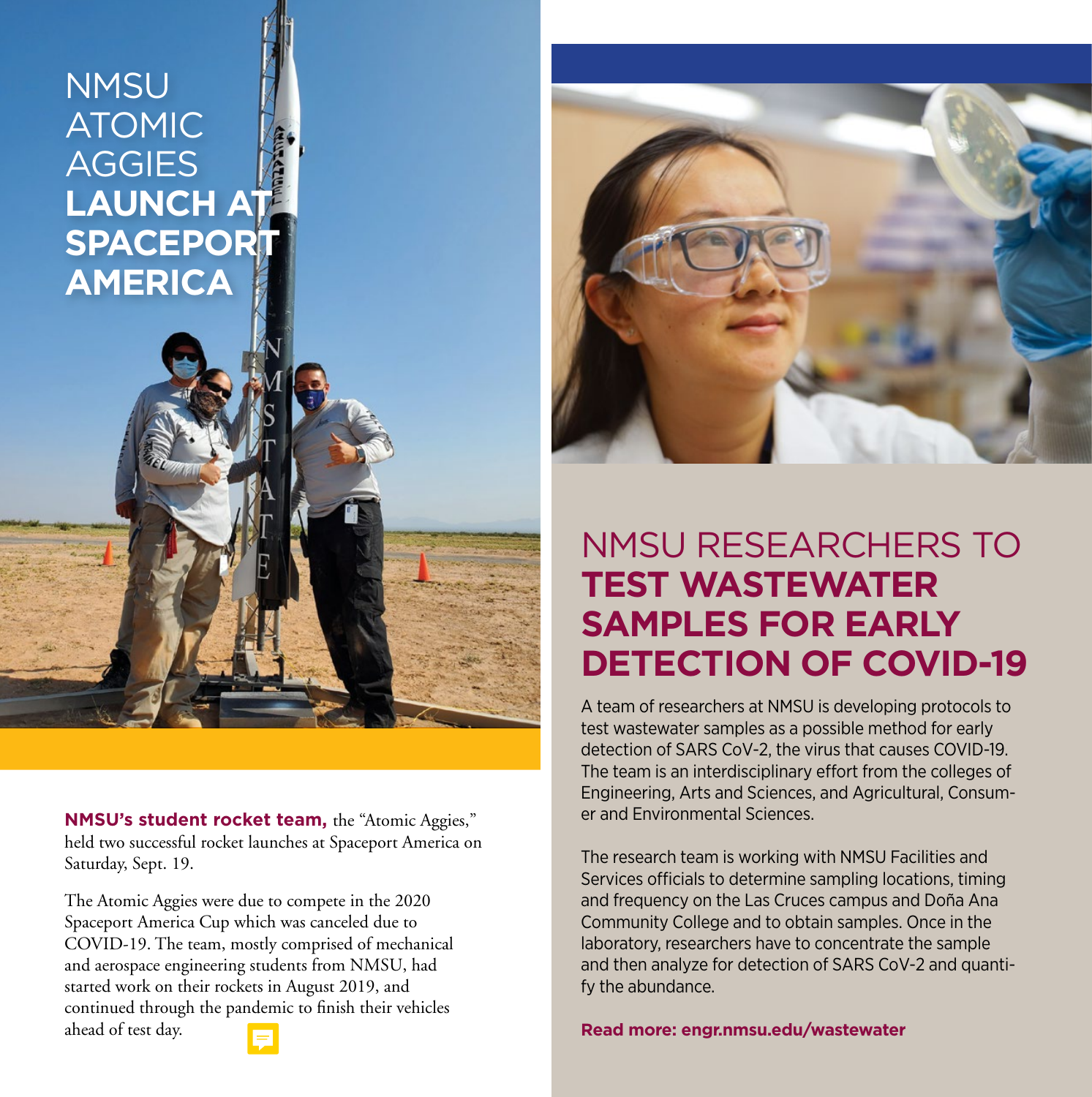

### NMSU PRIDE BAND **PLAYS ON WITH THE HELP OF STUDENT-DESIGNED MASKS**

NMSU's Pride of New Mexico Marching Band, known as "The World's Most Dangerous Marching Band," may now be the world's safest, after a student created two different types of masks that allow members to continue playing the music they love while still reducing the spread of COVID-19.

Pride Band Director and NMSU Associate Director of Bands Steven Smyth said the mask designs, produced by The Print Guys in Las Cruces, are now being used at universities and high schools nationwide, and have raised \$12,000 for music scholarships at NMSU. That includes a scholarship for mask designer Katelyn Zuments, uniform manager for the Pride of New Mexico and a sophomore mechanical engineering student at NMSU.

**Read more: engr.nmsu.edu/pride**

## NMSU ENGINEERING GRANT TO FOCUS ON **FIRST-GENERATION, LOW-INCOME STUDENT SUCCESS**

**As a land-grant institution,** as well as a Hispanic-Serving Institution, NMSU's principle goals are to enhance student success and social mobility. A recently awarded \$2.1 million National Science Foundation grant to the College of Engineering is directly aimed at achieving that by helping first-generation, low-income students succeed in engineering.

Led by Antonio "Tony" Garcia, associate dean of academics, the five-year program will involve an innovative cross-sector collaboration among NMSU faculty members, representatives from national laboratories and local industry. The framework will involve the addition of teaching techniques geared specifically toward adult learning to traditional college teaching methods.

**Read more: engr.nmsu.edu/success**

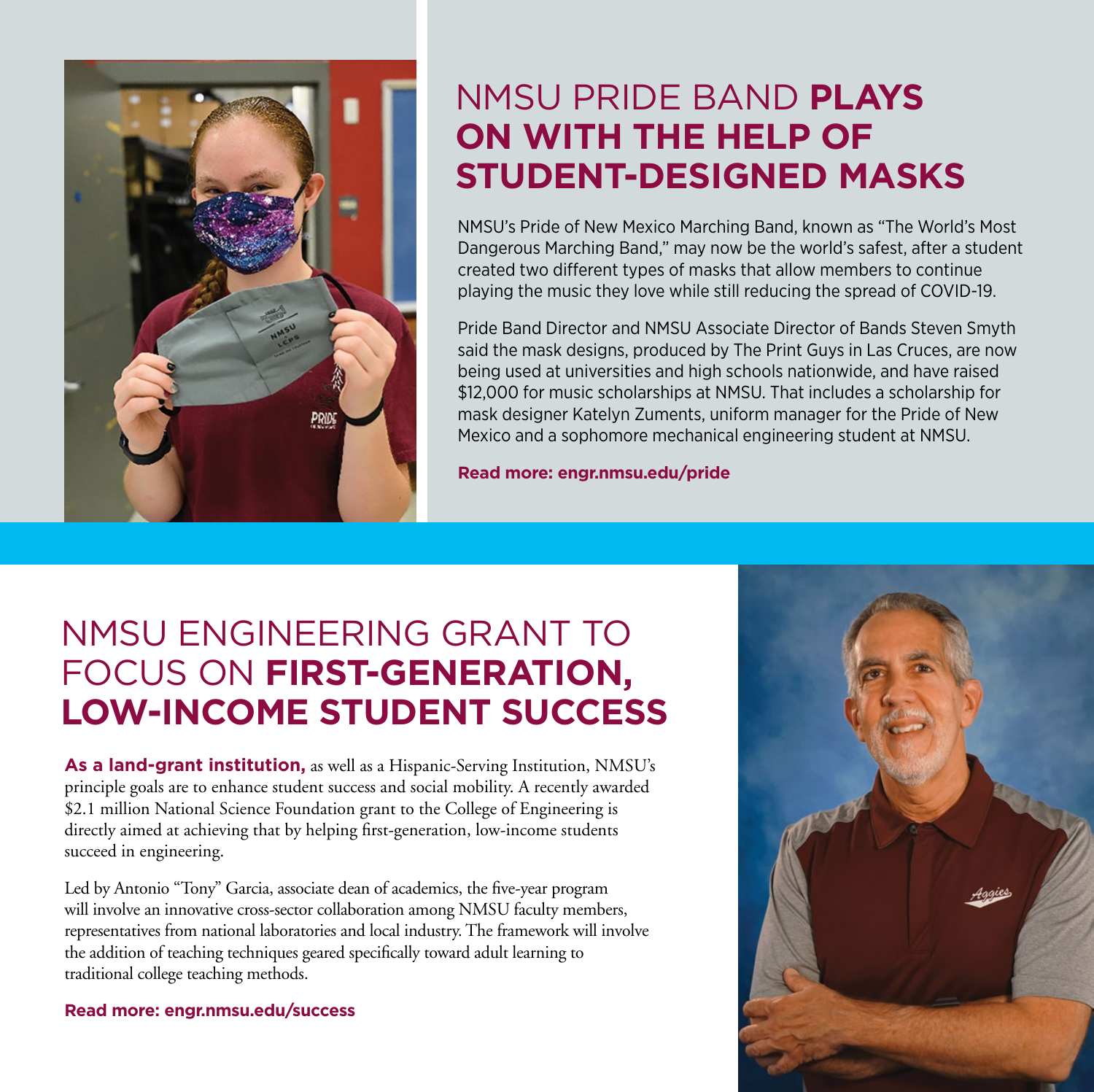

## LONGTIME STAFF MEMBER **CULTIVATED FAMILY TIES TO NMSU**

#### **For more than 20 years,**

Doris "Ra Ra" Simpson was a fixture on the NMSU campus. She worked as an administrative assistant for various departments including agriculture, chemical engineering, social work, anthropology and technological innovations from the late 1960s until her retirement in 1990. Simpson was known for looking out for students, and she even played matchmaker.

Mark Mexal, class of '75, met Simpson in 1972 when he was a work-study student in chemical engineering. Two years later she introduced him to her daughter Sandra, class of '77. Her daughter Laurie later met electrical engineering student Kevin Tittle, class of '79. Both couples would marry.

**Read more: engr.nmsu.edu/family**

## DEPARTMENT OF ENERGY RENEWS FUNDING FOR **NMSU-ADMINISTERED CARLSBAD ENVIRONMENTAL MONITORING FACILITY**

Continuing a relationship that began in 1991, the U.S. Department of Energy Office of Environmental Management, Carlsbad Field Office, has renewed a grant to New Mexico State University. The project value is \$14,470,270, with a five-year project period. Administered by the NMSU College of Engineering, environmental monitoring will be performed at the Carlsbad Environmental Monitoring and Research Center.

CEMRC is a 26,000-square-foot, internationally recognized research facility that conducts environmental and human health monitoring for the U.S. Department of Energy's Waste Isolation Pilot Plant—the nation's only deep geologic repository for defense-related transuranic nuclear waste. WIPP is the world's third deep geological repository and is licensed to store radioactive waste for 10,000 years. The WIPP facility is located some 40 miles outside of Carlsbad.

**Read more: engr.nmsu.edu/carlsbad**

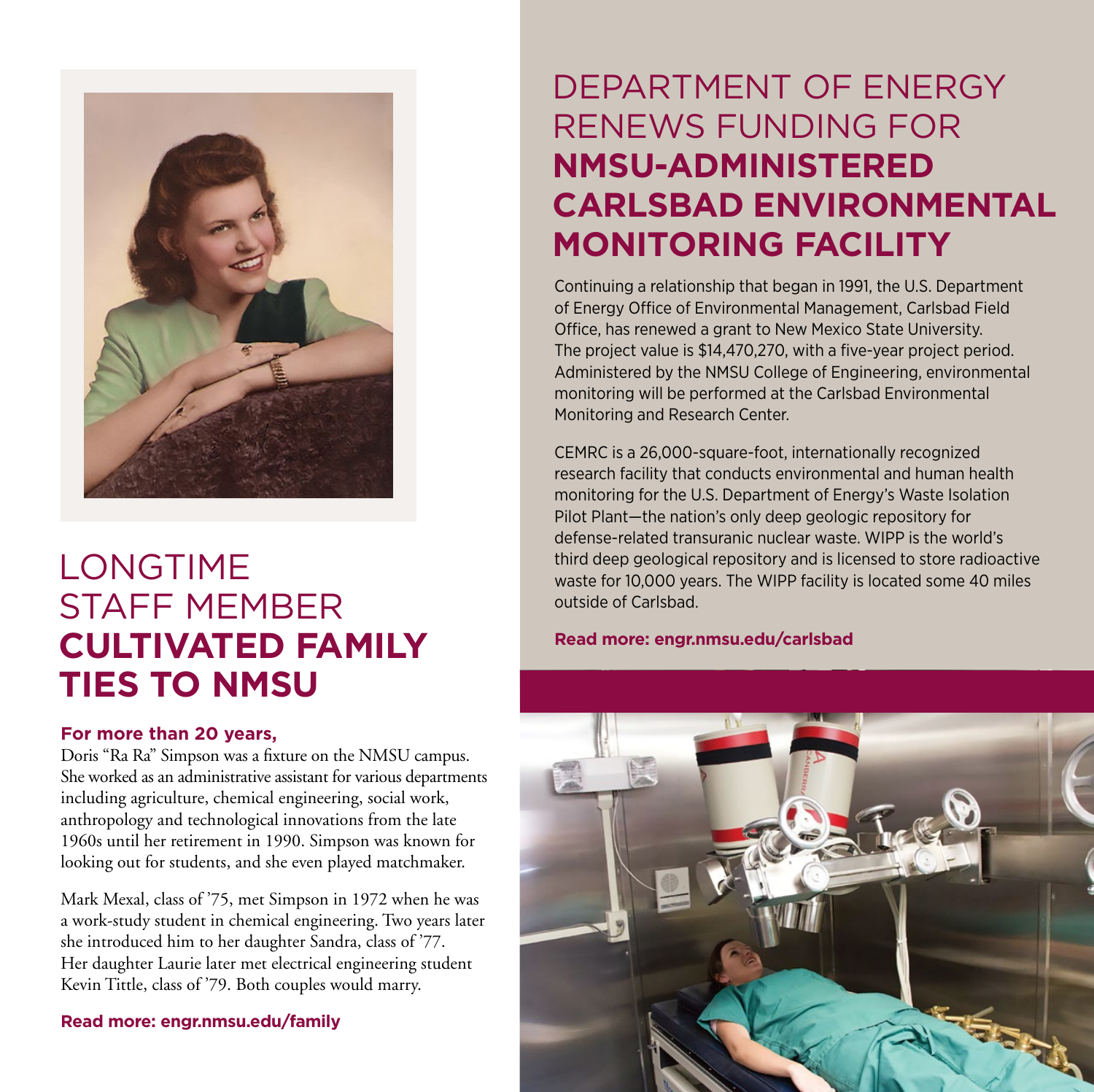## NMSU COLLEGE OF ENGINEERING **OFFERS NEW ONLINE MASTER OF INFORMATION TECHNOLOGY DEGREE**

**The College of Engineering** at New Mexico State University is now accepting applications for a new professional master degree program to be launched in the fall 2020 semester. The professional Master of Information Technology (M-IT) degree program is a fully online, 30-credit hour, non-thesis option for graduate IT education.

The M-IT program is geared toward training undergraduates, graduates and working IT professionals in the advanced application of information technology. Program coursework includes IT system architecture, data communications, virtualization and enterprise security. Graduates will be able to utilize and manage information technology with the objective of increasing organizational productivity and competitive advantage.

**Read more: engr.nmsu.edu/online**

#### NMSU ENGINEER'S **EARTHWORM-INSPIRED DEVICES MAY LEAD TO SOILS EXPLORATION IN SPACE**

New Mexico State University civil engineering associate professor Douglas Cortes is investigating the amazing burrowing abilities of the common earthworm, found in soil the world over, to study the characteristics of soils on Mars and Earth's moon and identify life-sustaining substances.

Cortes and his research team received funding from NASA and the New Mexico Space Grant Consortium to develop facilities from which to deploy a new generation of earthworm-inspired self-excavating subsurface characterization tools that are both light and small, so they could easily be transported to the moon and Mars.

**Read more: engr.nmsu.edu/earthworm**